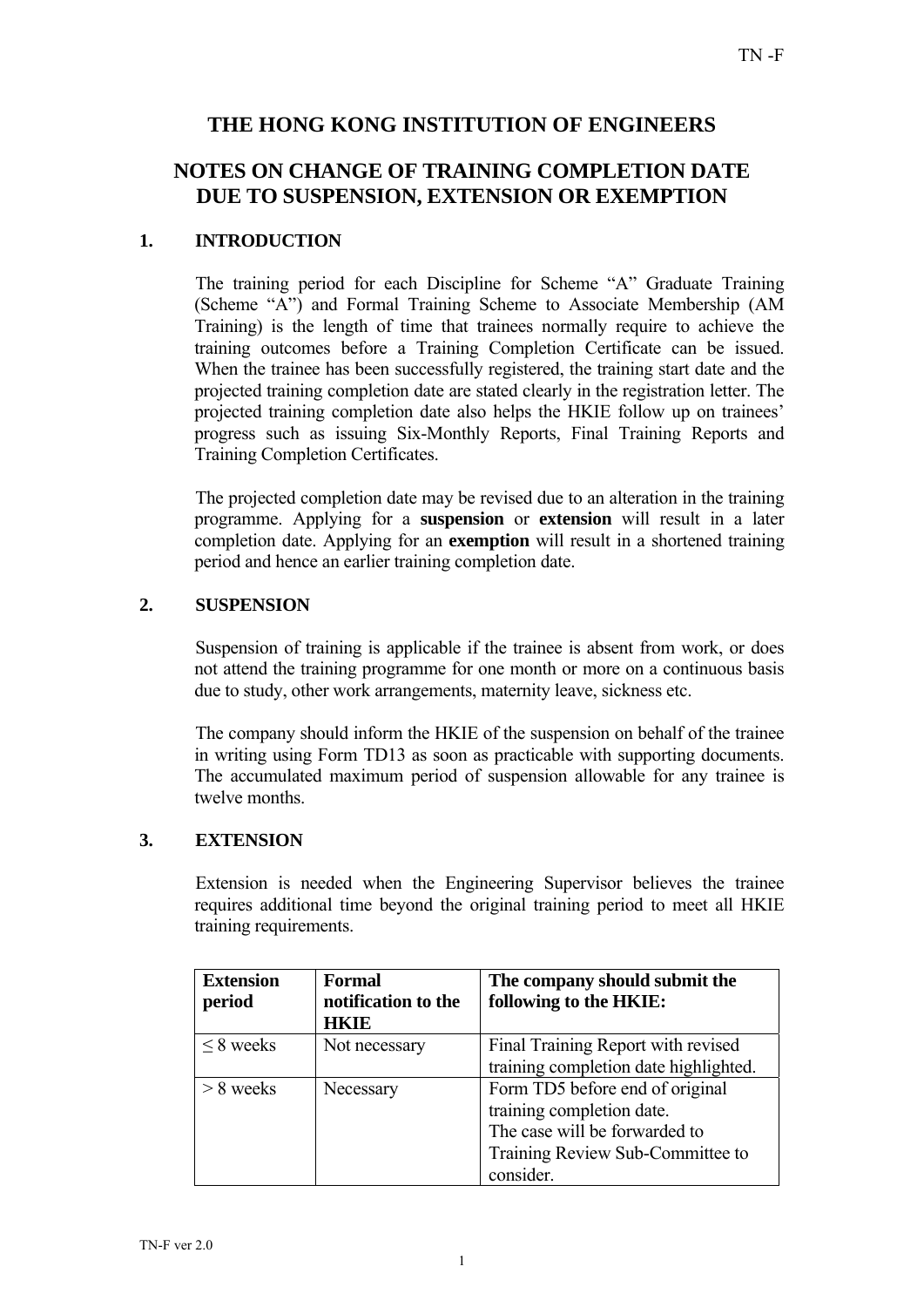If the extension results from an individual training secondment, the extension application should be included in Form TD11.

The maximum extension period is two years.

#### **4. EXEMPTION**

The HKIE will consider an application for exemption for trainees with relevant training or work experience before they begin their HKIE training scheme. Trainees should submit Form TD3 through their company (Request for Exemption) with the required information when they submit Form TD2 for registration. Form TD3 will not be accepted more than three months after the proposed training start date entered in Form TD2.

An administrative fee will be charged when submitting Form TD3. The trainee should complete payment details on Form TD3P and include this together with a cheque when submitting Form TD3. The fee will be charged only when the registration is successful. This administrative fee is applicable to all types of exemption requests. It is separate from the application fee submitted with Form TD2 and Form TD2P. The administrative fee is non-refundable and non-transferable.

The only circumstance when the administrative fee will not be charged is when Form TD2 cannot be processed and is returned.

Please refer to the Fee Table for updated fees.

Exemptions are generally categorised into three types: Training in HKIE Approved Training Centres, Pre-degree Work Experience, and Post-degree Work Experience as described below. Please see Appendix A for details.

- a) Training in HKIE Approved Training Centres:
	- Scheme "A" trainees may have completed the basic skills training course or modules during their accredited degree studies, or equivalent, at HKIE Approved Training Centres. These include the Industrial Centre of the Hong Kong Polytechnic University (PolyU IC) or the University of Hong Kong or Pro-Act Training and Development Centres of VTC. The trainee must present a certificate (or equivalent) issued by the relevant institute. The list of relevant modules eligible for exemption for training in HKIE Approved Training Centres from 2017/2018 academic year to 2021/2022 academic year is attached in Appendix B. This type of exemption is not applicable to GEL, CVL and STL Disciplines.

Remark: Pro-Act Centres of the Vocational Training Council (VTC) are also HKIE Approved Training Centres. While the training provided by VTC is relevant to Scheme "A" for relevant Disciplines, it is not eligible for exemption because training by VTC is offered to registered Scheme "A" trainees only under the subsidy scheme and is taken during Scheme "A" training.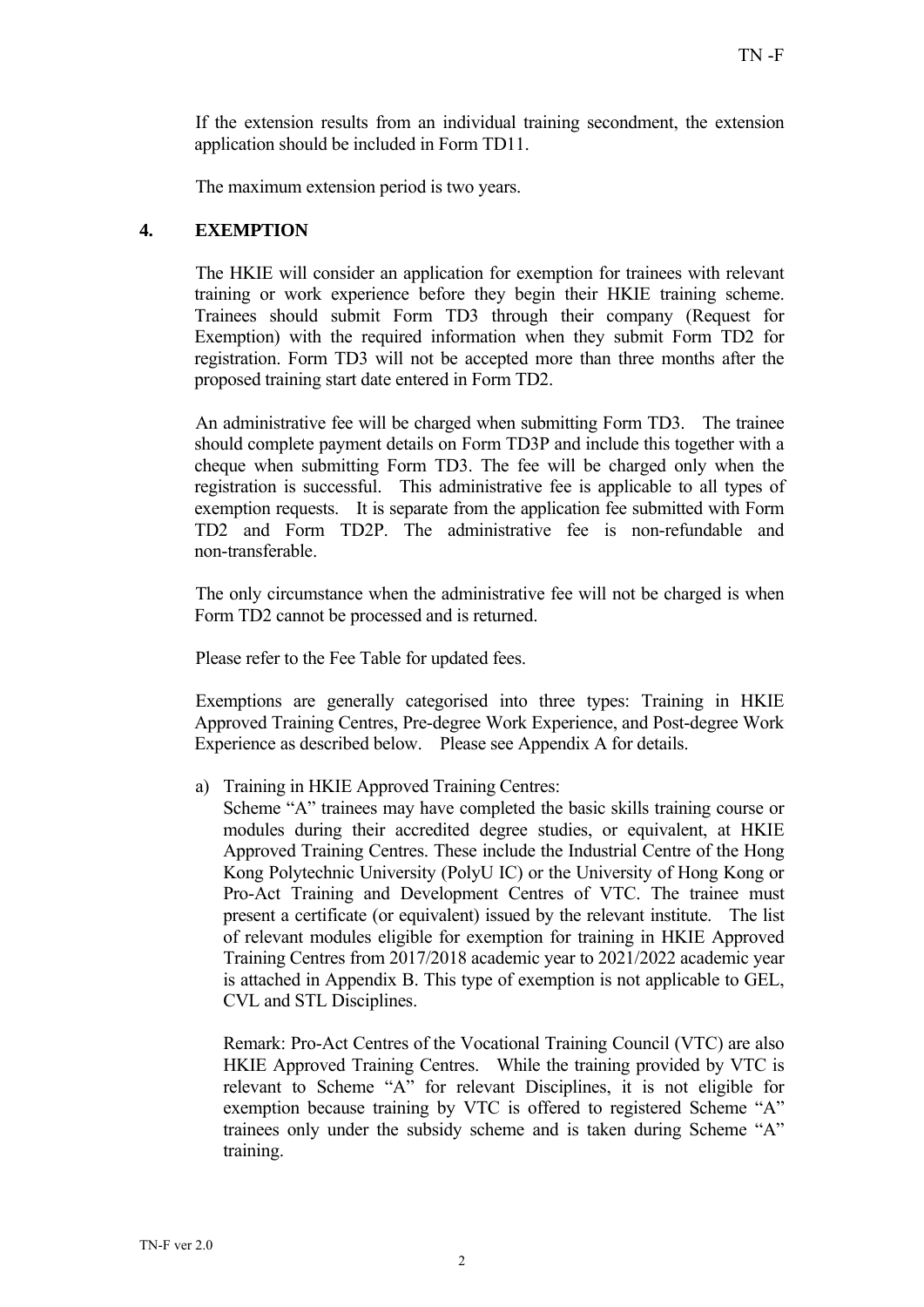For trainees under AM Training, if they have taken relevant modules listed in Appendix B, they may also submit the request for exemption.

b) Pre-degree / Pre-qualification Work Experience:

This is relevant work experience gained before satisfying the academic requirements for a Member. For Scheme "A", this includes relevant work experience as a sandwich trainee, or as a Graduate Member who has not met the academic requirements for Member (e.g. Higher Diploma or Bachelor Degrees from UK). Work experience as an apprentice (e.g. under an Apprenticeship Contract) will not be considered. For AM Training, this includes relevant work experience before satisfying the academic requirements for an Associate Member.

c) Post-degree / Post-qualification Work Experience:

This is work experience gained after satisfying the academic requirements for Member or Associate Member. This includes any relevant work experience before a trainee begins their HKIE training scheme.

Normally, the maximum exemption is 50% of period requested, up to a maximum of four months or six months for pre-degree / pre-qualification work experience, for two-year or three-year training respectively, or up to a maximum of 12 months or 18 months for post-degree / post-qualification work experience for two-year or three-year training respectively. An exemption of more than 50% of period requested, may exceptionally be considered for post-degree / post-qualification work experience if (i) the trainee has undertaken training in a company approved to offer the training scheme that he/she was registered in (i.e. Scheme "A" or AM Training in the same Discipline), (ii) the company confirms that the trainee has been following an HKIE approved training programme, and (iii) the trainee has maintained proper training and assessment records similar to that of HKIE training logbook style.

For all exemption requests, the HKIE imposes an overall maximum exemption of 50% of the whole training period (i.e. 12 and 18 months for two- and three-year training respectively). In addition, any previous relevant work experience must be at least six months continuous full time to be considered. Engineering Supervisors must also (i) justify how they consider the trainee has gained relevant experience during the previous training received, with respect to the company's training programme and HKIE training scheme requirements, and (ii) endorse a revised training programme, and submit this to HKIE to consider.

## **5. LOGBOOKS AND CPD**

Logbooks and CPD are important records during HKIE scheme training. The record made should match the trainee's training period.

Trainees must complete a Monthly Report every month and a Quarterly Report every three months from the training start date until the training is completed. They should complete a quarterly report for any training covering two or more months. For every month (four weeks) or quarter extended, the trainee must write an additional Monthly and/or Quarterly Reports respectively to cover the extended period, or fewer reports if exemption is approved.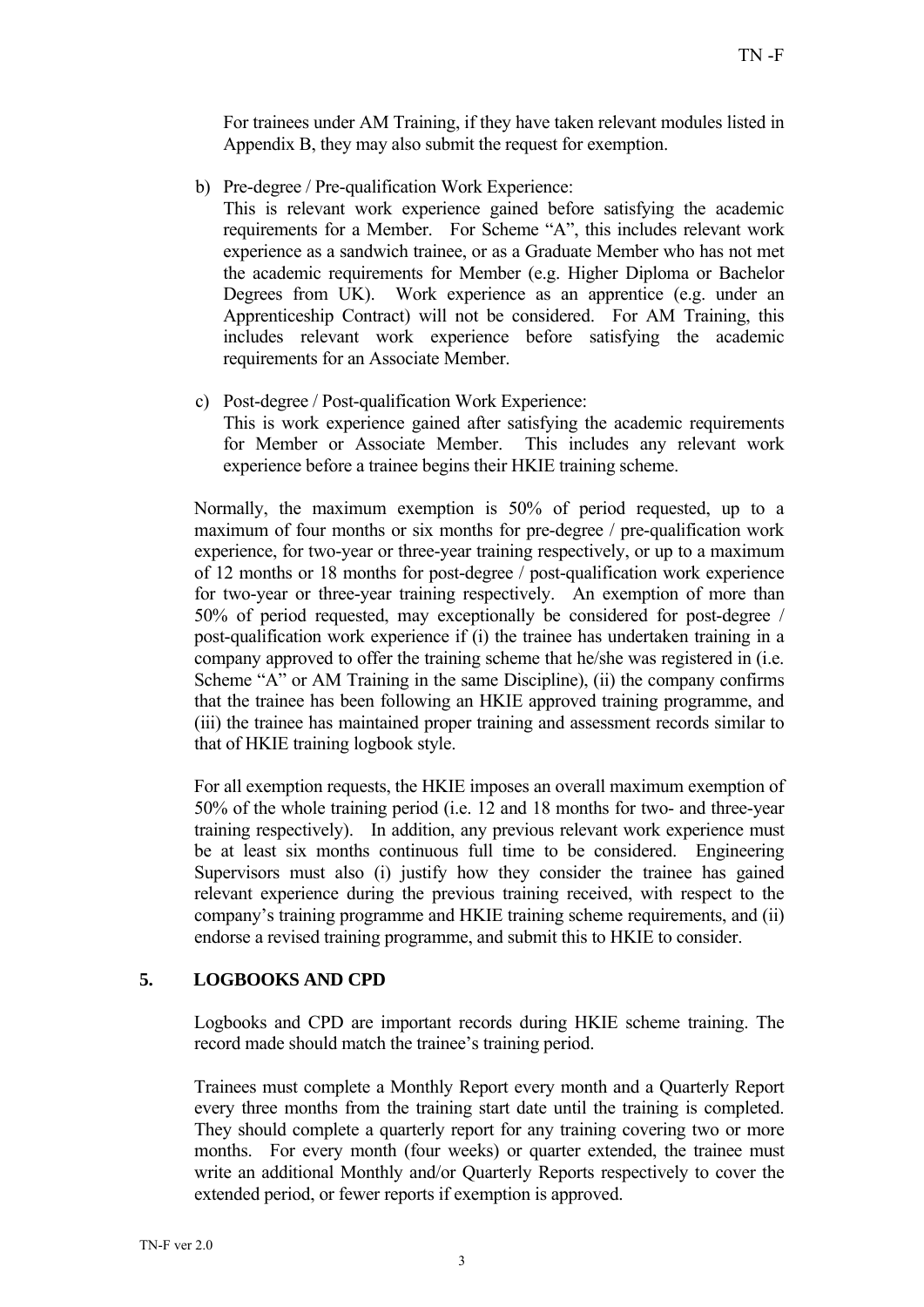The minimum CPD requirement is 45 hours per year (or 22.5 hours per every 6 months) for every six months of extension approved. An approved exemption does not necessarily reduce the minimum CPD hours required.

The trainee must include the CPD exemption request in Form TD3. To be eligible for CPD exemption the trainee must have completed the CPD activities in question within the period of previous work claimed for exemption. (Training in HKIE Approved Training Centres is not included.) The HKIE will not consider exemption requests for CPD alone.

The maximum CPD hours that can be exempted is the lower of the following:

- 45 hours per year pro-rata for the length of exemption approved; **or**
- the actual number of CPD hours the trainee has attended during the period of previous work that is eligible for exemption.

The minimum CPD requirement for Scheme "A" will remain at 135 hours for CVL, GEL, STL and ENV, and 90 hours for other Disciplines, and 18 hours each in the areas of Health and Safety (H&S), General Professional Matters (GPM) and Other Technical Matters (OTM), and for AM Training 90 hours total including 6 hours per year in H&S, GPM or OTM **unless** 

- the trainee includes the CPD exemption in the exemption application; **and**
- this is approved.

Trainees must submit their CPD record in the format on Form TD3.

Any reports written or CPD activities attended within the suspension period will not count towards training completion.

#### **6. REMARKS**

Trainees must submit all applications for suspension, extension and exemption to the HKIE through their companies. All applications are reviewed by the respective Training Review Sub-Committees. The HKIE will confirm its decision in writing to the companies, and the revised completion dates will be reflected in the "Training Record" under Members Login.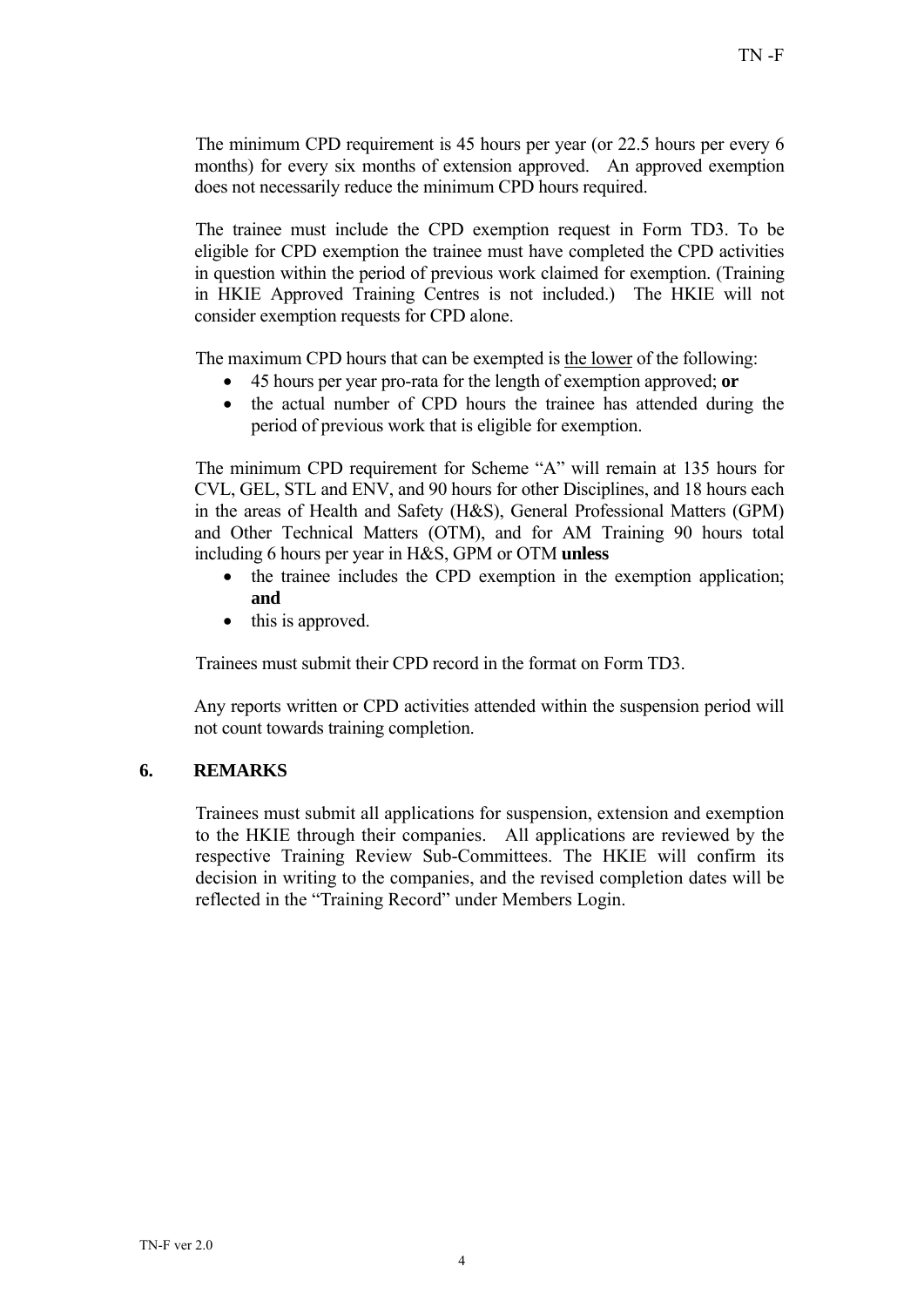#### **EXEMPTION**

|                                                   | <b>Maximum</b> exemption<br>granted                                                                                     | <b>Required Submissions</b>                                                                                        | <b>Remarks</b>                                                                                   |                                                                                                             |
|---------------------------------------------------|-------------------------------------------------------------------------------------------------------------------------|--------------------------------------------------------------------------------------------------------------------|--------------------------------------------------------------------------------------------------|-------------------------------------------------------------------------------------------------------------|
| <b>Training in HKIE Approved Training Centres</b> |                                                                                                                         |                                                                                                                    |                                                                                                  |                                                                                                             |
| Taken during degree<br>1)<br>course               | 8 weeks (or as specified in<br>relevant CMTG).                                                                          | TD <sub>3</sub><br>$\bullet$<br>Certificate issued by HKU or<br>PolyU IC                                           | The following are current<br><b>HKIE</b> Approved Training<br>Centres:<br>HKU, PolyU IC and VTC. | Overall maximum<br>exemption allowed for                                                                    |
| <b>Previous Work Experience</b>                   |                                                                                                                         |                                                                                                                    |                                                                                                  | exemption to be granted:                                                                                    |
| Pre-degree /<br>2)<br>Pre-qualification           | 50% of period requested, up<br>to a maximum of 4 months for<br>2-year and 6 months for<br>3-year training respectively. | TD <sub>3</sub><br>$\bullet$<br>Confirmation of employment<br>$\bullet$<br>Revised training programme              | Must be at least 6 months'<br>continuous full-time work.                                         | 50% of the whole training<br>period (i.e. 12 and 18)<br>months for 2- and 3-year<br>training respectively). |
| Post-degree /<br>3)<br>Pre-qualification          | 50% of period requested, up<br>to a maximum of 12 months<br>for 2-year and 18 months for<br>3-year training*            | TD <sub>3</sub><br>$\bullet$<br>Confirmation of employment<br>$\bullet$<br>Revised training programme<br>$\bullet$ | Must be at least 6 months'<br>continuous full-time work.                                         |                                                                                                             |

\*An exemption of over 50% may exceptionally be considered for post-degree work experience if the trainee has:

- undertaken training in a company approved to offer Scheme "A" / AM Training in the relevant Discipline **and**

- been following an HKIE approved training programme **and** 

- maintained proper training and assessment records similar to that of HKIE training logbook style.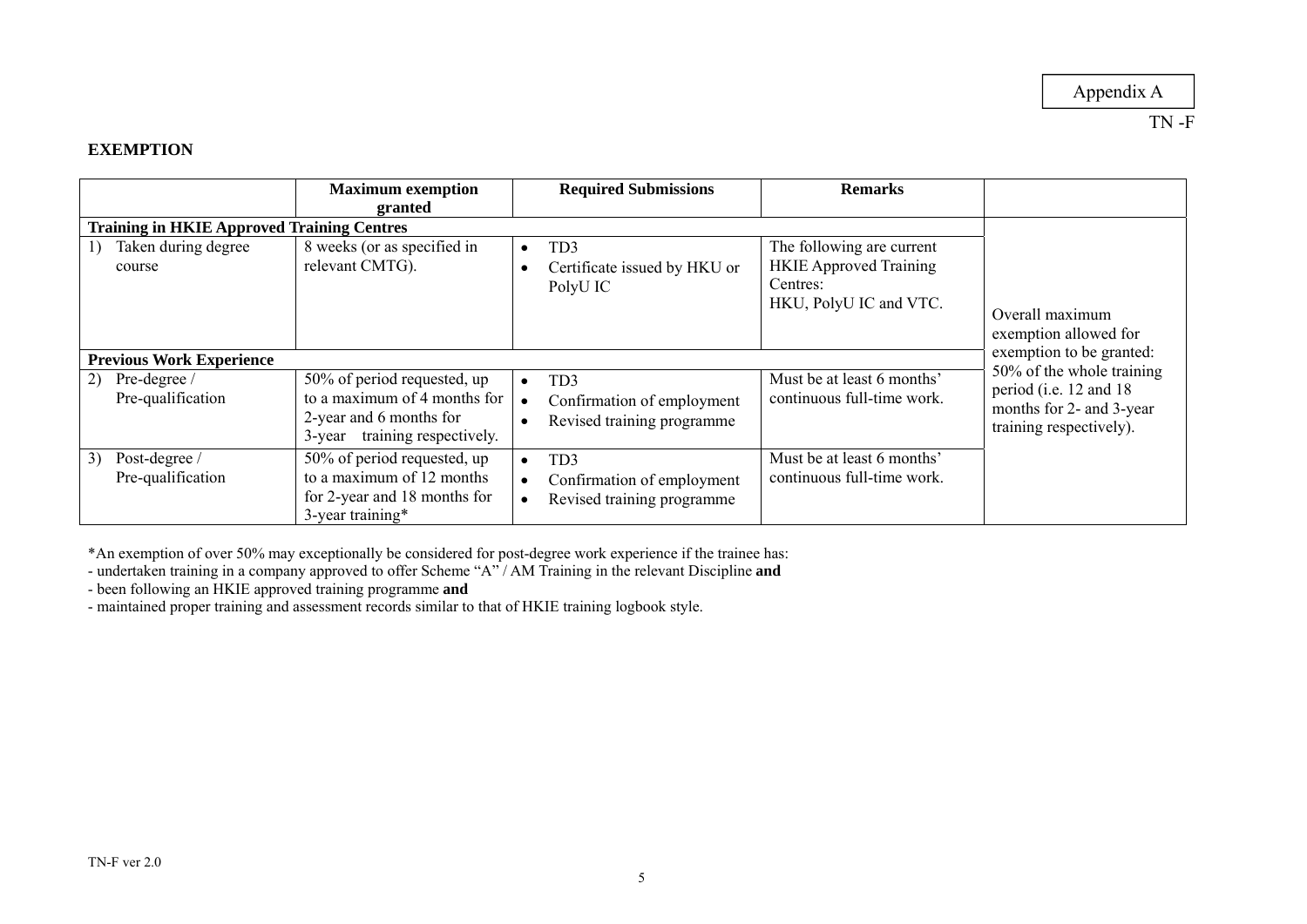## **List of Relevant Modules Eligible for Exemption for Training in HKIE Approved Training Centres from 2017/2018 to 2021/2022 (updated February 2019)**

| Approved             | Course / Module               |                                                              |            |      |      | Maximum Weeks of Exemption |            | Relevant Modules to Scheme "A" / AM Training Discipline and |            |     |               |      |
|----------------------|-------------------------------|--------------------------------------------------------------|------------|------|------|----------------------------|------------|-------------------------------------------------------------|------------|-----|---------------|------|
| Training<br>Centre * | Course / Module Title<br>Code | <b>BME</b>                                                   | <b>BSS</b> | ELL  | FRE  | CAI                        | <b>MAT</b> | ENS                                                         | <b>MCL</b> | GAS | <b>MIS</b>    |      |
|                      |                               |                                                              | (4w)       | (8w) | (8w) | (4w)                       | (8w)       | (8w)                                                        | (8w)       |     | $(8w)$ $(8w)$ | (4w) |
| <b>HKU</b>           | <b>ELEC2840</b>               | <b>Engineering Training</b>                                  |            | Y    | Y    |                            |            |                                                             | Y          |     |               |      |
| <b>HKU</b>           | <b>MECH2418</b>               | <b>Engineering Training</b>                                  |            | Y    |      |                            |            |                                                             |            | Y   |               |      |
| <b>HKU</b>           | <b>MEDE2020</b>               | <b>Engineering Training</b>                                  | Y          |      |      |                            |            |                                                             |            |     |               |      |
| PolyU IC             | IC2121                        | Appreciation of Manufacturing Technologies                   |            |      |      |                            |            |                                                             |            |     |               | Y    |
| PolyU IC             | <b>IC2135</b>                 | Material Processing and Technical Communication              | Y          |      |      |                            |            |                                                             |            |     |               |      |
| PolyU IC             | IC3103                        | <b>Integrated Project</b>                                    |            |      |      |                            |            |                                                             |            |     |               | Y    |
| PolyU IC             | IC3102                        | <b>Integrated Product Engineering Project II</b>             |            |      |      |                            |            |                                                             |            |     |               | Y    |
| PolyU IC             | <b>IC348</b>                  | <b>Appreciation of Manufacturing Processes</b>               |            |      |      |                            |            |                                                             |            | Y   | Y             | Y    |
| PolyU IC             | <b>IC382</b>                  | Multidisciplinary Manufacturing Project                      |            |      |      |                            | Y          |                                                             | Y          | Y   |               | Y    |
| PolyU IC             | <b>ICU310</b>                 | Electronic System Development Practice                       |            |      |      |                            | Y          |                                                             | Y          |     |               |      |
| PolyU IC             | <b>TM108</b>                  | <b>Metal Cutting and Fitting Practice</b>                    |            |      |      |                            |            |                                                             |            | Y   | Y             | Y    |
| PolyU IC             | <b>TM110</b>                  | Machining and Metrology                                      |            |      |      |                            |            | Y                                                           |            |     |               |      |
| PolyU IC             | TM203                         | Use of Plastics in Our Society                               |            |      |      |                            |            |                                                             | Y          | Y   | Y             | Y    |
| PolyU IC             | <b>TM270</b>                  | Material Test Methods for Typical Manufacturing Technologies |            |      |      |                            |            | Y                                                           |            |     |               |      |
| PolyU IC             | <b>TM300</b>                  | <b>Building Energy Equipment</b>                             |            | Y    | Y    |                            |            |                                                             | Y          |     |               |      |
| PolyU IC             | <b>TM350</b>                  | <b>Electrical Power System</b>                               |            | Y    | Y    |                            | Y          |                                                             | Y          |     |               |      |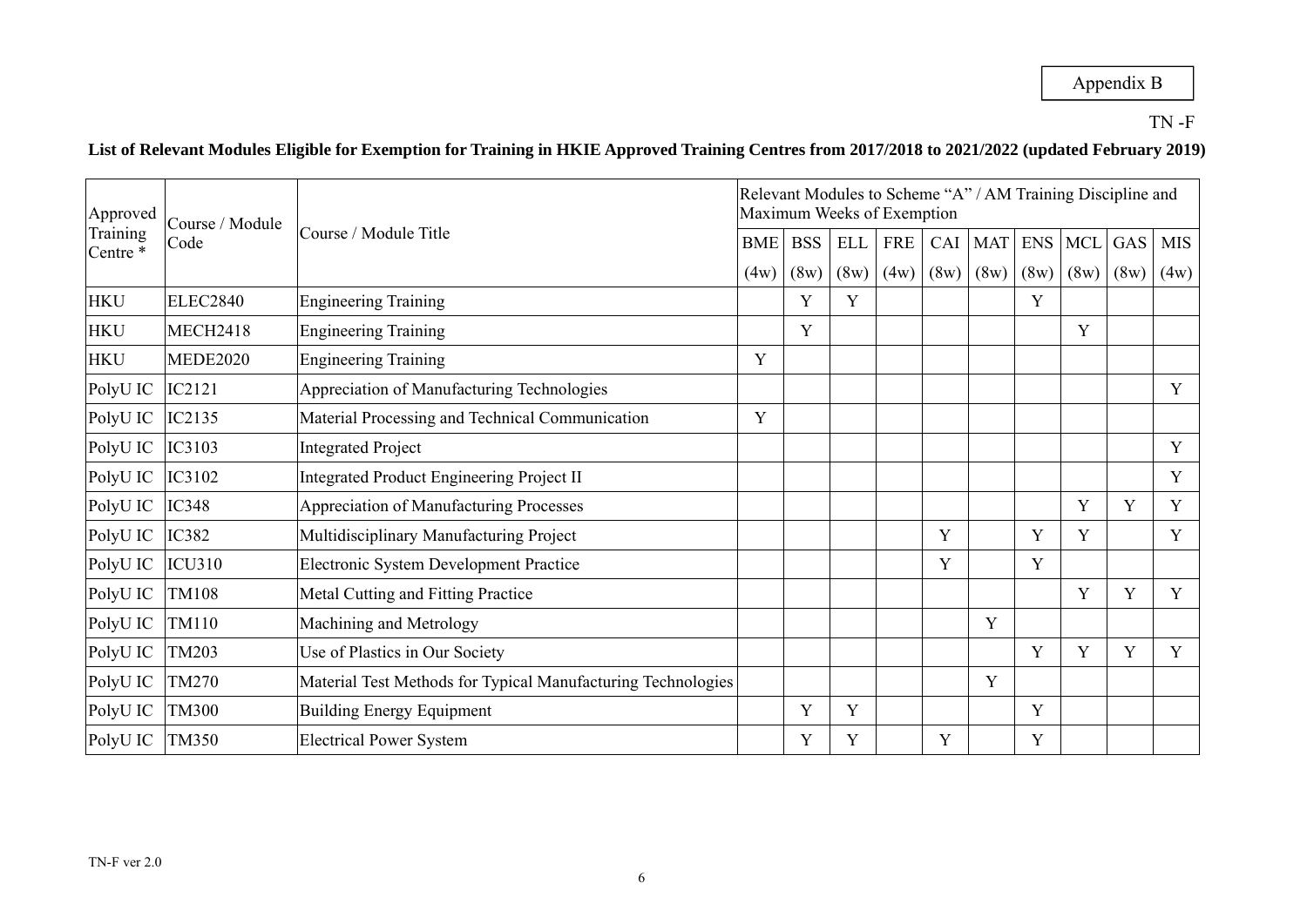| Approved             | Course / Module |                                                                             | Relevant Modules to Scheme "A" / AM Training Discipline and<br>Maximum Weeks of Exemption |            |            |            |      |            |             |                |      |            |  |  |  |
|----------------------|-----------------|-----------------------------------------------------------------------------|-------------------------------------------------------------------------------------------|------------|------------|------------|------|------------|-------------|----------------|------|------------|--|--|--|
| Training<br>Centre * | Code            | Course / Module Title                                                       | <b>BME</b>                                                                                | <b>BSS</b> | <b>ELL</b> | <b>FRE</b> | CAI  | <b>MAT</b> |             | <b>ENS MCL</b> | GAS  | <b>MIS</b> |  |  |  |
|                      |                 |                                                                             | (4w)                                                                                      | (8w)       | (8w)       | (4w)       | (8w) | (8w)       | (8w)        | (8w)           | (8w) | (4w)       |  |  |  |
| PolyU IC             | <b>TM360</b>    | <b>Electrical Installation Practice</b>                                     |                                                                                           | Y          | Y          | Y          | Y    |            | Y           |                |      |            |  |  |  |
| PolyU IC             | <b>TM366</b>    | <b>Electrical Installation Practice</b>                                     |                                                                                           | Y          | Y          | Y          | Y    |            | Y           |                |      |            |  |  |  |
| PolyU IC             | TM367           | Lighting and Electrical System Design                                       |                                                                                           | Y          | Y          | Y          | Y    |            | Y           |                |      |            |  |  |  |
| PolyU IC             | <b>TM370</b>    | <b>Electrical Installation Practice</b>                                     |                                                                                           | Y          | Y          | Y          | Y    |            | $\mathbf Y$ |                |      |            |  |  |  |
| PolyU IC             | TM371           | <b>Integrated Building Systems</b>                                          |                                                                                           | Y          | Y          | Y          | Y    |            |             |                |      |            |  |  |  |
| PolyU IC             | TM372           | Installation, Basic Automation and Electronic<br>Electrical<br>Practice     |                                                                                           | Y          | Y          | Y          | Y    |            | Y           |                |      |            |  |  |  |
| PolyU IC             | TM373           | Electrical Installation and Basic Electronic Practice                       |                                                                                           | Y          | Y          | Y          | Y    |            | Y           |                |      |            |  |  |  |
| PolyU IC             | TM374           | Air Conditioning System and AC Control                                      |                                                                                           | Y          | Y          | Y          | Y    |            |             |                |      |            |  |  |  |
| PolyU IC             | TM375           | Fire Detection and Security Systems                                         |                                                                                           | Y          |            | Y          | Y    |            | Y           |                |      |            |  |  |  |
| PolyU IC             | TM376           | Low-Voltage Switchboard and Power Monitoring                                |                                                                                           | Y          | Y          | Y          |      |            | Y           |                |      |            |  |  |  |
| PolyU IC             | TM377           | Air Conditioning System and AC Control                                      |                                                                                           | Y          | Y          | Y          | Y    |            |             |                |      |            |  |  |  |
| PolyU IC             | TM379           | Fire Detection and Security Systems                                         |                                                                                           | Y          |            | Y          |      |            | Y           |                |      |            |  |  |  |
| PolyU IC             | <b>TM380</b>    | <b>Integrated Building Systems</b>                                          |                                                                                           | Y          | Y          | Y          | Y    |            |             |                |      |            |  |  |  |
| PolyU IC             | TM383           | <b>Integrated Building Systems</b>                                          |                                                                                           | Y          | Y          | Y          | Y    |            |             |                |      |            |  |  |  |
| PolyU IC             | TM384           | Lighting and Electrical System Design + LV Switchboard and<br>Power Quality |                                                                                           | Y          | Y          | Y          | Y    |            | Y           |                |      |            |  |  |  |
| PolyU IC             | <b>TM385</b>    | <b>Electrical Installation Practice</b>                                     |                                                                                           | Y          | Y          | Y          |      |            | Y           |                |      |            |  |  |  |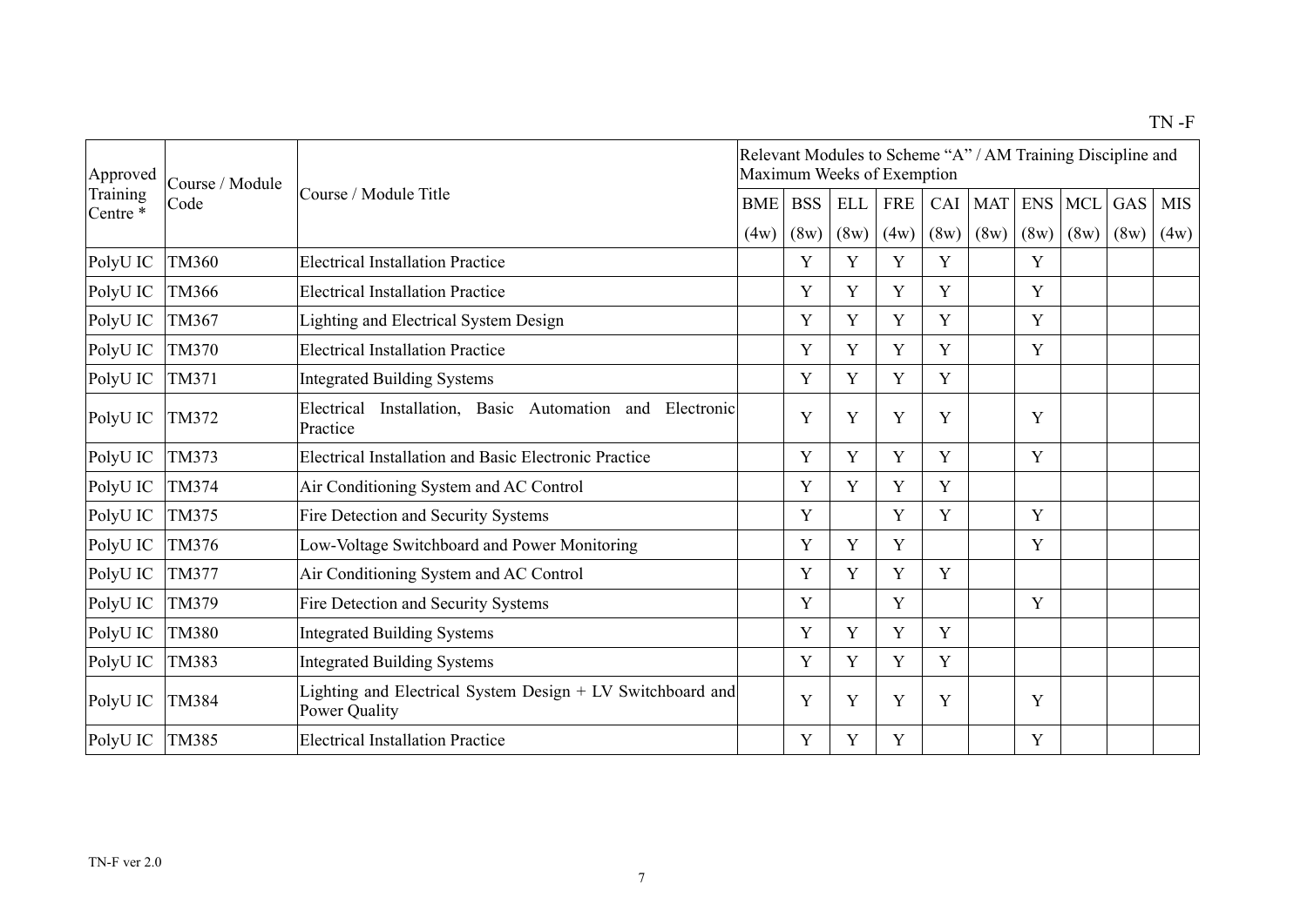| Approved<br>Training | Course / Module |                                                                          |            | Maximum Weeks of Exemption |            |            |      |            |            |            | Relevant Modules to Scheme "A" / AM Training Discipline and |            |
|----------------------|-----------------|--------------------------------------------------------------------------|------------|----------------------------|------------|------------|------|------------|------------|------------|-------------------------------------------------------------|------------|
| Centre *             | Code            | Course / Module Title                                                    | <b>BME</b> | <b>BSS</b>                 | <b>ELL</b> | <b>FRE</b> | CAI  | <b>MAT</b> | <b>ENS</b> | <b>MCL</b> | GAS                                                         | <b>MIS</b> |
|                      |                 |                                                                          | (4w)       | (8w)                       | (8w)       | (4w)       | (8w) | (8w)       | (8w)       | (8w)       | (8w)                                                        | (4w)       |
| PolyU IC             | <b>TM386</b>    | Air Conditioning System and AC Control Appreciation                      |            | Y                          |            | Y          | Y    |            |            |            |                                                             |            |
| PolyU IC             | TM389           | Low-Voltage Main Switchboard and Power Monitoring, AC<br>Control and PLC |            | Y                          | Y          | Y          |      |            |            |            |                                                             |            |
| PolyU IC             | <b>TM402</b>    | <b>Fabrication Processes Appreciation</b>                                |            |                            |            |            |      |            |            | Y          | Y                                                           | Y          |
| PolyU IC             | <b>TM500</b>    | <b>Automation and Industrial Control</b>                                 |            |                            |            |            | Y    |            | Y          | Y          |                                                             |            |
| PolyU IC             | TM510           | <b>Basic Mechatronics Practice</b>                                       |            |                            | Y          |            | Y    |            | Y          | Y          | Y                                                           | Y          |
| PolyU IC             | TM511           | <b>Basic Mechatronics Practice</b>                                       |            |                            |            |            | Y    |            | Y          |            |                                                             |            |
| PolyU IC             | <b>TM600</b>    | Medical Imaging Reconstruction for Additive Manufacturing                |            |                            |            |            |      |            | Y          |            |                                                             |            |
| PolyU IC             | <b>TM706</b>    | <b>CNC</b> Machining                                                     |            |                            |            |            | Y    |            |            |            |                                                             |            |
| PolyU IC             | <b>TM1000</b>   | <b>Basic Electronic Testing Practice</b>                                 |            |                            |            |            | Y    |            | Y          |            |                                                             |            |
| PolyU IC             | TM1105          | Electronic Workshop Practice for EIE                                     |            |                            |            |            | Y    |            | Y          |            |                                                             |            |
| PolyU IC             | <b>TM1108</b>   | Basic Electronic Workshop Practice for EIE                               |            |                            |            |            | Y    |            | Y          |            |                                                             |            |
| PolyU IC             | TM1109          | Advanced Electronic Practice with Multimedia Application                 |            |                            |            |            | Y    |            | Y          |            |                                                             |            |
| PolyU IC             | TM1110          | Microcomputer Application and Practice                                   |            |                            |            |            | Y    |            | Y          |            |                                                             |            |
| PolyU IC             | TM1112          | Electronic Circuit Design Practice                                       |            |                            |            |            | Y    |            | Y          |            |                                                             |            |
| PolyU IC             | TM1113          | Electronic Measurement with Product Safety Test and Practice             |            |                            |            |            | Y    |            | Y          |            |                                                             |            |
| PolyU IC             | TM1114          | <b>Engineering Drawing for EIE</b>                                       |            |                            |            |            | Y    |            | Y          |            |                                                             |            |
| PolyU IC             | TM1115          | <b>Embedded System Application and Practice</b>                          |            |                            |            |            | Y    |            | Y          |            |                                                             |            |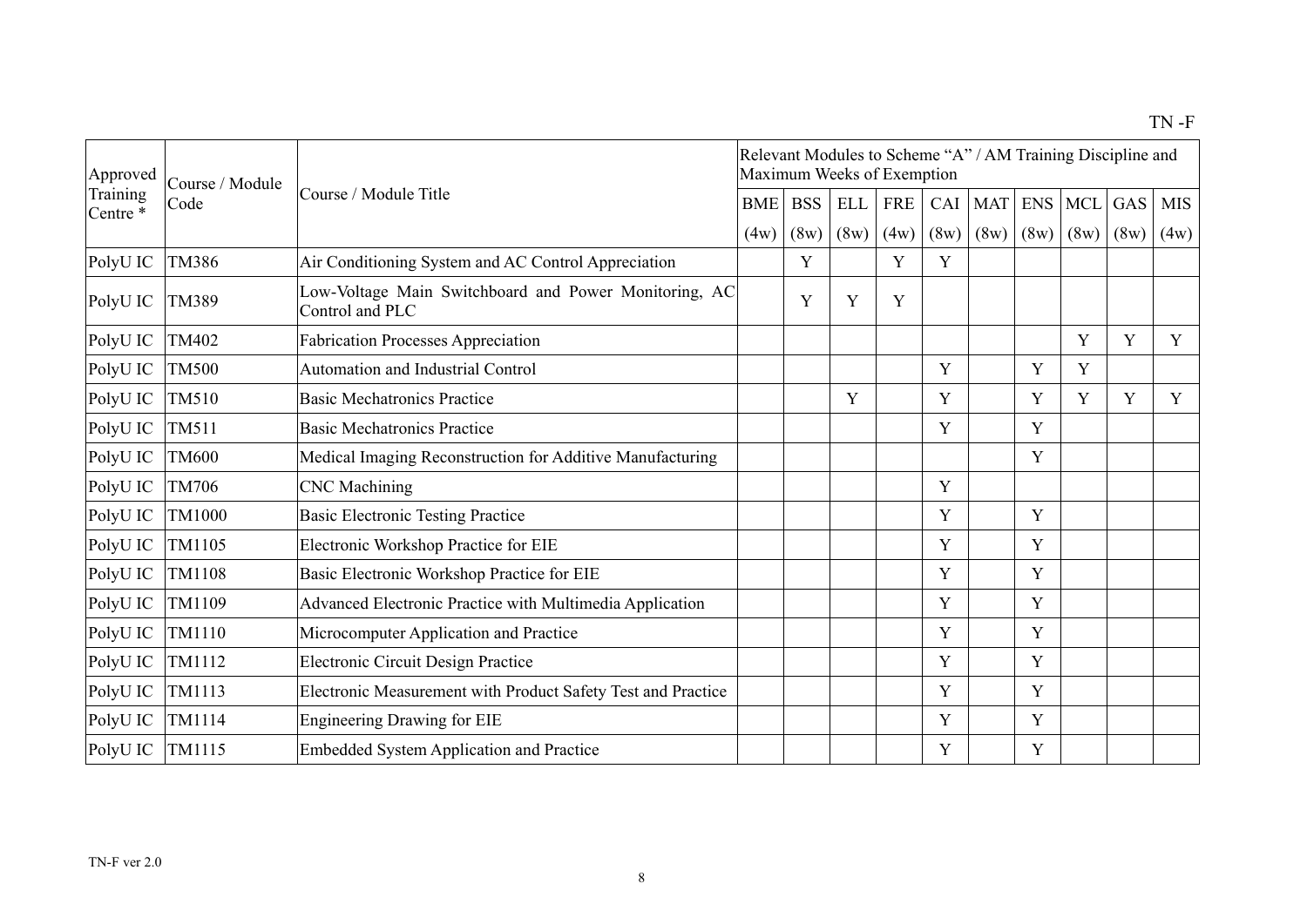| Approved             | Course / Module |                                                                     | Relevant Modules to Scheme "A" / AM Training Discipline and<br>Maximum Weeks of Exemption |            |            |            |      |            |      |                |      |             |  |  |  |
|----------------------|-----------------|---------------------------------------------------------------------|-------------------------------------------------------------------------------------------|------------|------------|------------|------|------------|------|----------------|------|-------------|--|--|--|
| Training<br>Centre * | Code            | Course / Module Title                                               | BME                                                                                       | <b>BSS</b> | <b>ELL</b> | <b>FRE</b> | CAI  | <b>MAT</b> |      | <b>ENS MCL</b> | GAS  | <b>MIS</b>  |  |  |  |
|                      |                 |                                                                     | (4w)                                                                                      | (8w)       | (8w)       | (4w)       | (8w) | (8w)       | (8w) | (8w)           | (8w) | (4w)        |  |  |  |
| PolyU IC             | TM1116          | <b>Electronic Product Safety Test and Practice</b>                  |                                                                                           |            | Y          |            | Y    |            | Y    | Y              | Y    | Y           |  |  |  |
| PolyU IC             | TM1120          | Electronic Product Assembly Design and Practice                     |                                                                                           |            |            |            | Y    |            | Y    |                |      |             |  |  |  |
| PolyU IC             | TM1131          | Electronic Practice for Engineering Students                        |                                                                                           |            |            |            | Y    |            | Y    | Y              | Y    | Y           |  |  |  |
| PolyU IC             | TM1133          | <b>Electronic Manufacturing Practice</b>                            |                                                                                           |            |            |            | Y    |            | Y    |                |      | Y           |  |  |  |
| PolyU IC             | TM1134          | <b>Electronic Testing Practice</b>                                  |                                                                                           |            |            |            | Y    |            | Y    |                |      |             |  |  |  |
| PolyU IC             | TM1135          | SMT Assembly Design and Manufacturing                               |                                                                                           |            |            |            | Y    |            | Y    |                |      |             |  |  |  |
| PolyU IC             | TM1140          | Electronic Workshop Practice for Product Testing                    |                                                                                           |            |            |            | Y    | Y          | Y    |                |      |             |  |  |  |
| PolyU IC             | TM1141          | <b>Test Automation and Virtual Instrumentation</b>                  |                                                                                           |            |            |            | Y    | Y          | Y    |                |      |             |  |  |  |
| PolyU IC             | TM1202          | <b>Plumbing Practice</b>                                            |                                                                                           | Y          |            | Y          |      |            |      |                |      |             |  |  |  |
| PolyU IC             | TM1203          | <b>Plumbing Practice</b>                                            |                                                                                           | Y          |            | Y          |      |            |      |                |      |             |  |  |  |
| PolyU IC             | TM1220          | <b>Building Practices and NDT</b>                                   |                                                                                           |            |            |            |      | Y          |      |                |      |             |  |  |  |
| PolyU IC             | TM1255          | <b>Electrical Installation Practice</b>                             |                                                                                           | Y          | Y          | Y          | Y    |            | Y    |                |      |             |  |  |  |
| PolyU IC             | TM1256          | <b>Plumbing Practice</b>                                            |                                                                                           | Y          |            | Y          |      |            |      |                |      |             |  |  |  |
| PolyU IC             | TM1301          | Tool and Die Making                                                 |                                                                                           |            |            |            |      |            |      | Y              | Y    | $\mathbf Y$ |  |  |  |
| PolyU IC             | TM1323          | Appreciation of Rapid Product Development<br>Practical<br>Processes |                                                                                           |            |            |            |      |            |      | Y              | Y    | Y           |  |  |  |
| PolyU IC             | TM1324          | Automation and Industrial System                                    |                                                                                           |            |            |            | Y    |            | Y    | Y              | Y    | Y           |  |  |  |
| PolyU IC             | TM1503          | Practical Appreciation of Vehicular Systems                         |                                                                                           |            |            |            |      |            |      | Y              | Y    |             |  |  |  |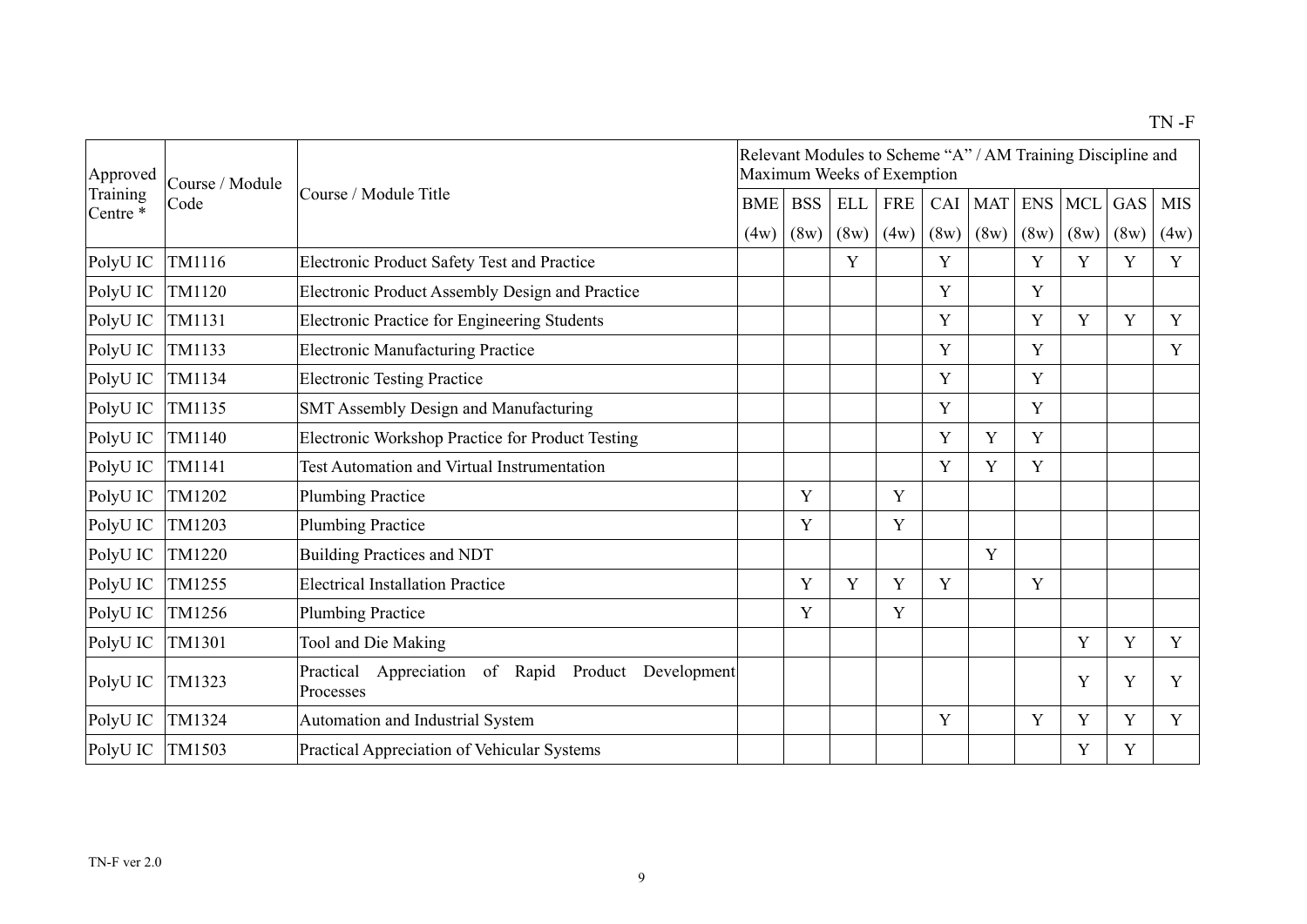| Approved             | Course / Module |                                                                                                   |                    | Maximum Weeks of Exemption |                    |                    |             |                    |             |                    | Relevant Modules to Scheme "A" / AM Training Discipline and |                    |
|----------------------|-----------------|---------------------------------------------------------------------------------------------------|--------------------|----------------------------|--------------------|--------------------|-------------|--------------------|-------------|--------------------|-------------------------------------------------------------|--------------------|
| Training<br>Centre * | Code            | Course / Module Title                                                                             | <b>BME</b><br>(4w) | <b>BSS</b><br>(8w)         | <b>ELL</b><br>(8w) | <b>FRE</b><br>(4w) | CAI<br>(8w) | <b>MAT</b><br>(8w) | ENS<br>(8w) | <b>MCL</b><br>(8w) | GAS<br>(8w)                                                 | <b>MIS</b><br>(4w) |
| PolyU IC             | TM1504          | Practical Appreciation of Electric Vehicle Power and Driving<br>System                            |                    |                            | Y                  |                    |             |                    | Y           | Y                  | Y                                                           |                    |
| PolyU IC             | TM1505          | Appreciation of Manufacturing Processes<br>Practical<br>for<br><b>Electro-mechanical Products</b> |                    |                            |                    |                    |             |                    |             | Y                  | Y                                                           |                    |
| PolyU IC             | TM1506          | Practical Appreciation of Automation and Control Systems                                          |                    |                            |                    |                    | Y           |                    | Y           | Y                  | Y                                                           |                    |
| PolyU IC             | TM2009          | <b>Industrial Safety</b>                                                                          |                    |                            |                    |                    | Y           | Y                  | Y           | Y                  | Y                                                           | Y                  |
| PolyU IC             | <b>TM2020</b>   | <b>Industrial Safety</b>                                                                          |                    |                            |                    | Y                  |             |                    |             |                    |                                                             | Y                  |
| PolyU IC             | TM3004          | <b>General Computer and Network Skills</b>                                                        |                    |                            |                    |                    |             |                    | Y           |                    |                                                             | Y                  |
| PolyU IC             | TM3006          | Project Planning and Business Documentation                                                       |                    |                            |                    |                    |             |                    | Y           |                    |                                                             |                    |
| PolyU IC             | TM3014          | Basic Scientific Computing with Matlab                                                            |                    |                            |                    |                    | Y           |                    | Y           | Y                  | Y                                                           | Y                  |
| PolyU IC             | TM3015          | Basic Computer-aided Statistical Analysis                                                         |                    |                            |                    |                    |             |                    | Y           |                    |                                                             |                    |
| PolyU IC             | TM3016          | <b>Fundamentals of Enterprise Resource Planning</b>                                               |                    |                            |                    |                    |             |                    | Y           |                    |                                                             |                    |
| PolyU IC             | TM3028          | Automation and Underground Utilities Detection                                                    |                    | Y                          | Y                  |                    | Y           |                    | Y           |                    |                                                             |                    |
| PolyU IC             | <b>TM5050</b>   | Non-destructive Inspection of Metals and Composites                                               |                    |                            |                    |                    |             | Y                  |             |                    |                                                             |                    |
| PolyU IC             | TM8027          | Manual Construction Drawing for BSE                                                               |                    | Y                          |                    |                    |             |                    |             |                    |                                                             |                    |
| PolyU IC             | TM8057          | Engineering Drawing and CAD                                                                       |                    |                            |                    |                    |             |                    | Y           |                    |                                                             |                    |
| PolyU IC             | <b>TM8058</b>   | Engineering Drawing and CAD                                                                       |                    |                            |                    |                    |             | Y                  | Y           |                    |                                                             |                    |
| PolyU IC             | TM8059          | Engineering Drawing and CAD                                                                       |                    |                            |                    |                    |             |                    | Y           | Y                  | Y                                                           | Y                  |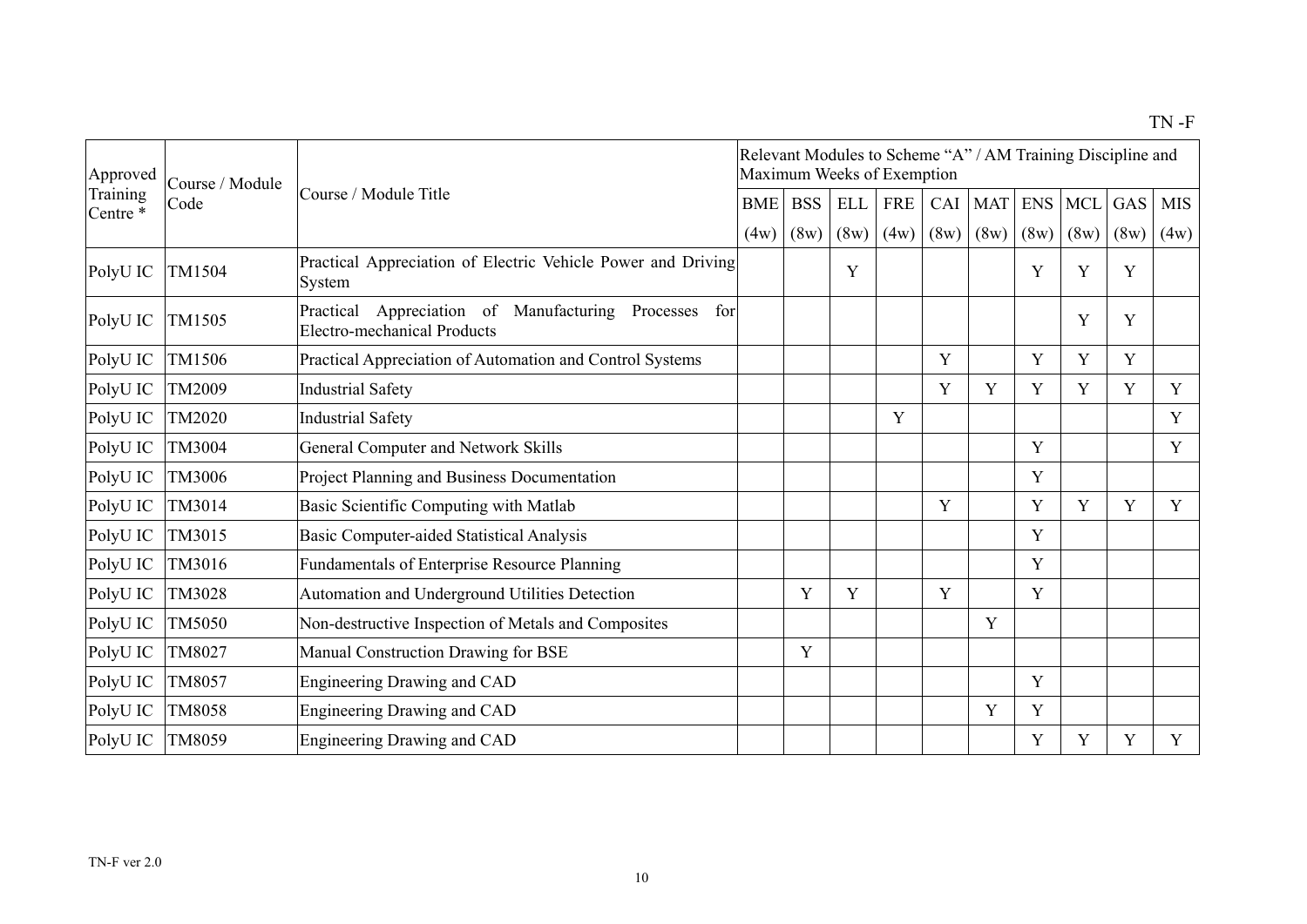| Approved             | Course / Module | Course / Module Title                                 |            | Maximum Weeks of Exemption |            |            |      | Relevant Modules to Scheme "A" / AM Training Discipline and |             |                |      |             |
|----------------------|-----------------|-------------------------------------------------------|------------|----------------------------|------------|------------|------|-------------------------------------------------------------|-------------|----------------|------|-------------|
| Training<br>Centre * | Code            |                                                       | <b>BME</b> | <b>BSS</b>                 | <b>ELL</b> | <b>FRE</b> | CAI  | <b>MAT</b>                                                  |             | <b>ENS MCL</b> | GAS  | <b>MIS</b>  |
|                      |                 |                                                       | (4w)       | (8w)                       | (8w)       | (4w)       | (8w) | (8w)                                                        | (8w)        | (8w)           | (8w) | (4w)        |
| <b>VTC</b>           | <b>EL101</b>    | <b>Air-conditioning Practice</b>                      |            | Y                          | Y          |            |      |                                                             |             |                |      |             |
| <b>VTC</b>           | EL202           | <b>Electrical Installation Practice</b>               |            | Y                          | Y          |            |      |                                                             |             |                |      |             |
| <b>VTC</b>           | EL301           | <b>Fire Services Practice</b>                         |            | Y                          | Y          |            |      |                                                             |             |                |      |             |
| <b>VTC</b>           | EL401           | Perform Simple Inspection Work for Lift and Escalator |            | Y                          | Y          |            |      |                                                             |             |                |      |             |
| <b>VTC</b>           | <b>EL501</b>    | Low Voltage Switchgear and Control Gear Assemblies    |            | Y                          | Y          |            |      |                                                             |             |                |      |             |
| <b>VTC</b>           | EL601           | Radial Socket Outlet Circuit in PVC Conduit           |            |                            |            |            |      |                                                             | Y           | Y              |      |             |
| <b>VTC</b>           | <b>EL701</b>    | Lighting Final Circuit in Steel Conduit               |            |                            |            |            |      |                                                             | Y           | Y              |      |             |
| <b>VTC</b>           | <b>EN401</b>    | Perform Engineering Work of Electronics Prototyping   |            | Y                          | Y          |            |      |                                                             | Y           | Y              |      | Y           |
| <b>VTC</b>           | <b>ME101</b>    | Bench Fitting & Measurement                           |            | Y                          |            |            |      |                                                             | Y           | Y              |      | $\mathbf Y$ |
| <b>VTC</b>           | <b>ME201</b>    | Machining (Lathe and Milling)                         |            | Y                          |            |            |      |                                                             | Y           | Y              |      | $\mathbf Y$ |
| <b>VTC</b>           | <b>ME301</b>    | Perform Sheet Metal Work                              |            | Y                          |            |            |      |                                                             | Y           | Y              |      | Y           |
| <b>VTC</b>           | <b>ME401</b>    | Pneumatic & Hydraulic Systems                         |            | Y                          |            |            |      |                                                             |             | Y              |      | Y           |
| <b>VTC</b>           | PL101           | <b>Plastics Material Knowledge</b>                    |            | Y                          |            |            |      |                                                             | Y           | Y              |      |             |
| <b>VTC</b>           | PL210           | <b>Plastics Processing Practice</b>                   |            | Y                          |            |            |      |                                                             | Y           | Y              |      |             |
| <b>VTC</b>           | PL301           | <b>Casting Practice</b>                               |            |                            |            |            |      |                                                             | $\mathbf Y$ | Y              |      |             |
| <b>VTC</b>           | PL414           | Pattern & Model Making Practice                       |            |                            |            |            |      |                                                             | Y           | Y              |      |             |
| <b>VTC</b>           | <b>PL507</b>    | <b>Plastics Tooling Knowledge</b>                     |            |                            |            |            |      |                                                             | Y           | Y              |      |             |
| <b>VTC</b>           | PT101           | CNC Machine Programming and Operation                 |            |                            |            |            |      |                                                             |             | Y              |      |             |